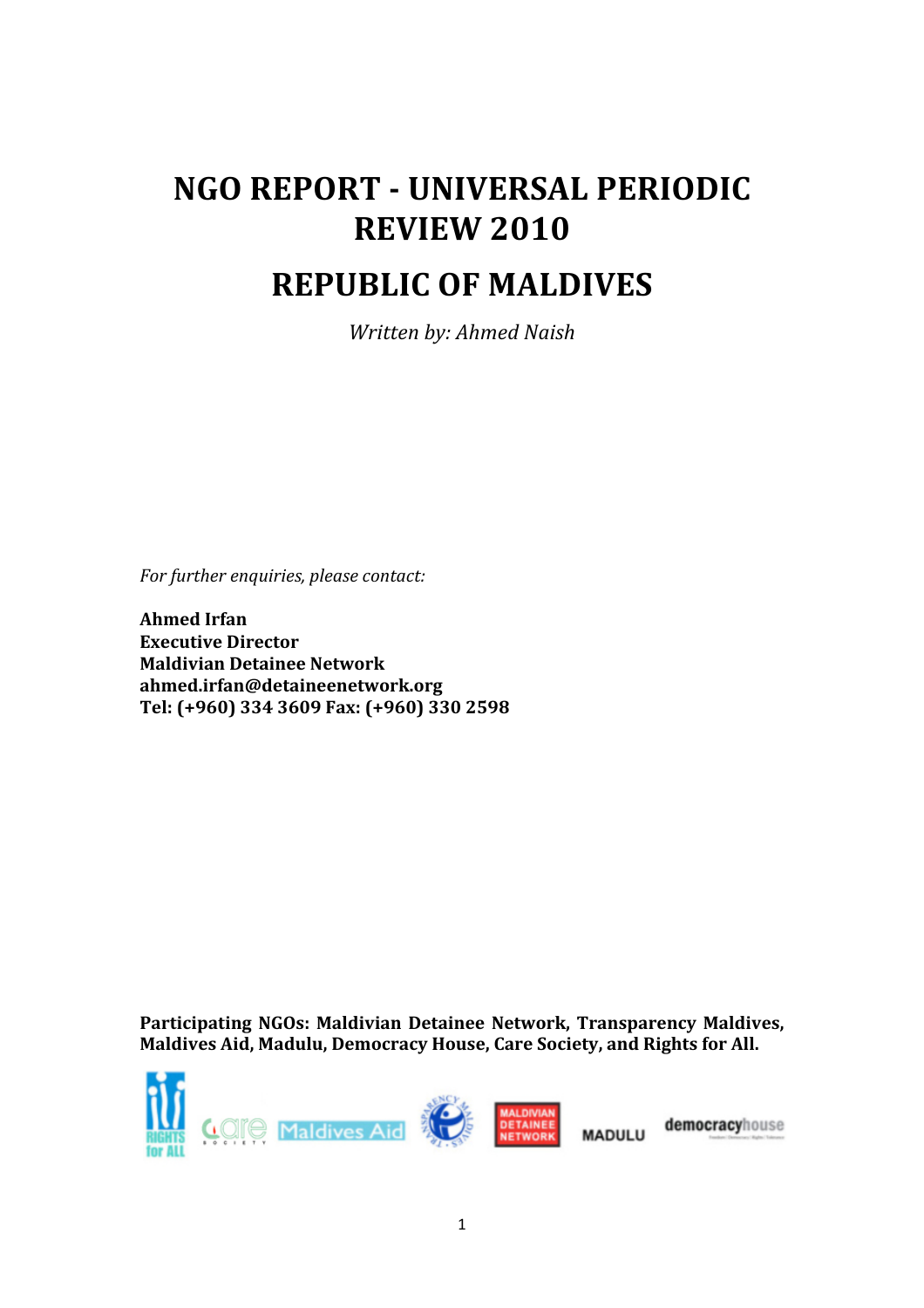#### **A. Current normative and institutional framework**

A1. The ratification of the revised constitution in August 2008 laid the groundwork for a fledgling democratic system of governance with separation of powers and paved the way for the country's first multi-party presidential and parliamentary elections.

A2. However, with the partisan politics prevailing in the People's Majlis (parliament) leading to recurrent deadlock, the legislative framework necessary both to enact the changes mandated by the constitution and protect fundamental rights has not been created. The constitutional deadline for local government elections elapsed in July 2009 due to failure to pass bills on local elections and decentralisation. Convened in May 2009, parliament passed eight bills in its 82 sittings last year, while 19 remain pending<sup>i</sup>. Among the legislation currently at committee stage include a revised penal code, evidence laws and bills on press freedom and freedom of information.

A3. Although members of the new Anti-Corruption Commission (ACC) were sworn-in in August 2009, a dispute between the executive and legislature has held up the confirmation of its constitutionally required fifth member, who was approved by parliament after the president withdrew the nomination. The dispute remains unresolved after the Supreme Court ruled it was not the appropriate forum to give an advisory opinion on a dispute between the executive and the Majlis. The new commission sent seven cases for criminal prosecution in 2009<sup>ii</sup>. While the Maldives acceded to the UN Convention Against Corruption (UNCAC) in April 2007, the deadline to complete the Gap Analysis elapsed in March 2010.

A4. The Human Rights Commission of Maldives (HRCM) was established in December 2003 by presidential decree, while the HRCM Act was passed in August 2005. Further amendments were made in August 2006 to bring it in line with the Paris Principles. The HRCM has noted that the new government has been either slow or noncooperative in implementing recommendations contained in its reports.

A5. While article 285 of the constitution requires the Judicial Service Commission (JSC) to approve and re-appoint judges before the end of the interim period on 7 August  $2010^{\text{m}}$ , none of the judges have so far been given tenure, leading to uncertainty and fear of job security among the 170 to 200 judges currently on the bench and potentially influencing their judgments.

## **B. Discrimination and unfair employment practices**

B1. Since becoming a member of the International Labor Organization (ILO) in May 2009 the Maldives has yet to ratify its eight core conventions, including the Convention on the Right to Organize and Collective Bargaining. The right to collective bargaining is not addressed either in the constitution or the Employment Act of 2008. In the absence of legislation to form trade unions, a spate of strikes by resort workers in November 2008 was violently suppressed by the police. In November 2009, the HRCM confirmed that police used truncheons and spray to quell a protest in the resort island Reethi Rahiv.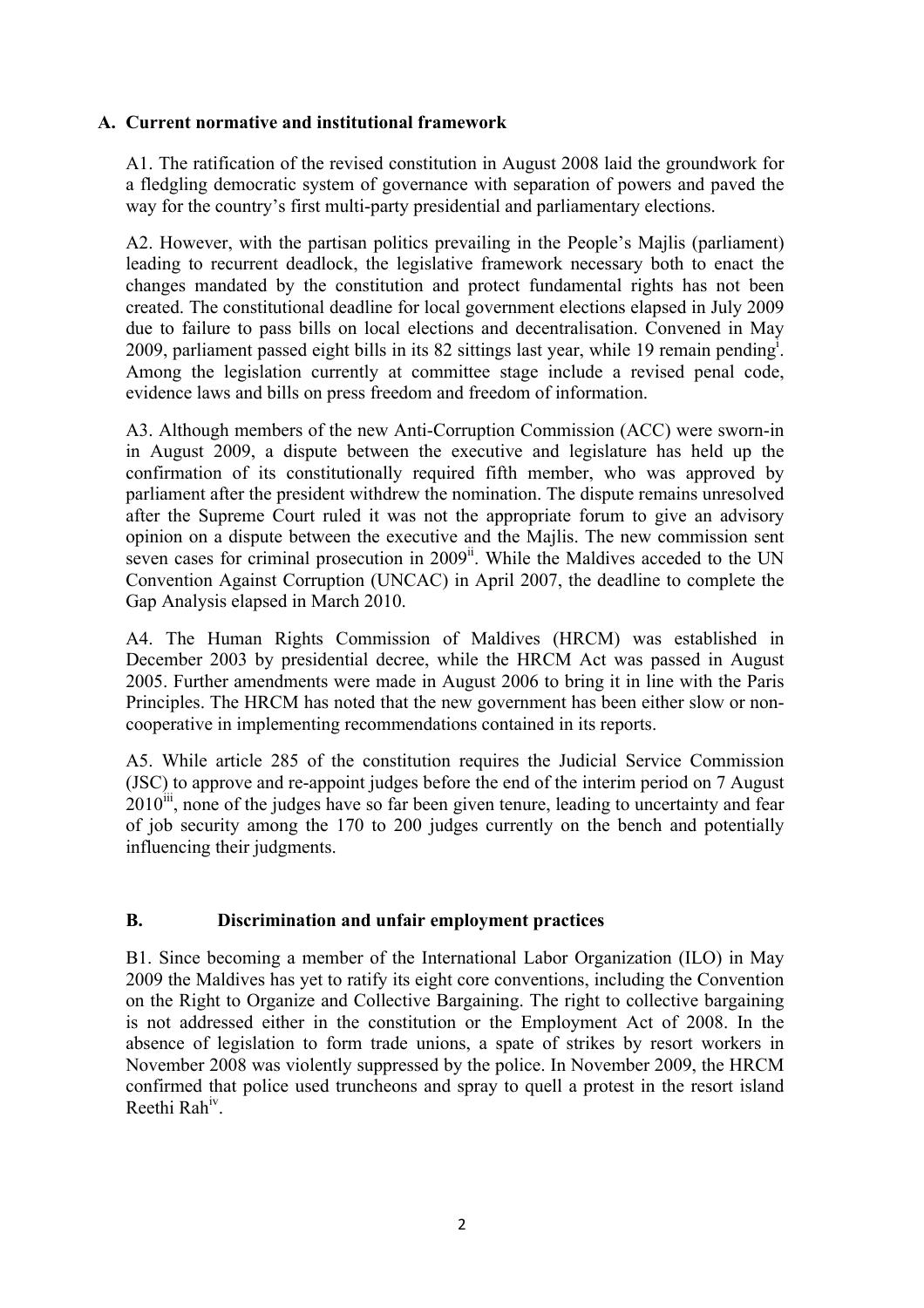B2. When the country's first Labour Tribunal was established in the December 2009, it received over a 100 cases in its first 4 days. But, the tribunal remained inactive for the next six months due to budget constraints and lack of resources<sup>v</sup>.

B3. Although both the constitution and the Employment Act provides for equal remuneration and prohibits discrimination, the provisions have not been consistently enforced, no measures have been taken against continuing discrimination and the government has not publicly announced policies to prevent discrimination and provide equal opportunity in employment. Employment-related disputes were the most common complaint lodged at the HRCM over the past two years $v_1$ .

B4. In August 2009, President Mohamed Nasheed announced that the country's 32,000 strong civil service will be restructured and halved by  $2011$ <sup>vii</sup>. The government has promised a lump sum of Rf150, 000 (US\$11,670) for laid-off civil servants as a severance package; earmarking Rf119 million (US\$9.3 million) in the 2010 state budget to this end. But, the downsizing plans have led to anxiety among civil servants, who comprised 14.5 per cent of the labour force in 2006, making the government the main employer in the country<sup>viii</sup>. The Maldives Civil Servants Association has staged protests condemning both the government's programme of restructuring the civil service and salary reductions imposed for civil servants<sup>ix</sup>.

B5. The government is currently locked in litigation with the Civil Service Commission (CSC) over controversial and unpopular pay cuts implemented in October 2009. In August 2009, the government introduced a raft of austerity measures to alleviate the budget deficit. Following protracted negotiations with the CSC, the government reduced civil servants' salaries by 10 to 15 percent. In February 2010, the CSC voiced concern that the pay cuts were discriminatory against civil servants as other public officials were not subject to it<sup>x</sup>.

B6. In December 2009, the commission declared that the "special economic circumstances" that warranted the measure had passed as the condition agreed upon by both parties was the government's annual revenue exceeding Rf7 billion (US\$545 million). Despite proposing an annual budget with projected revenue above Rf7 billion, the Finance Ministry argued that actual income without foreign aid and once-off revenue fell short of the figure. At the height of the dispute, government offices received conflicting orders to fill salary sheets. Both the Finance Ministry and the CSC threatened legal action against payroll officers who disobeyed the conflicting directives<sup>xi</sup>. In February, the commission sued the ministry for not reinstating the previous salary. The ministry has since countersued the commission for allegedly pursuing a hidden political agenda to topple the government<sup>xii</sup>.

**Recommendations:** Pass and enact legislation for the formation of labour unions; enforce provisions of Employment Act on equal pay and unfair dismissals; strengthen functioning of the nascent Labour Tribunal and Labour Relations Authority; improve coordination among government offices and state institutions to ensure civil servants are not caught in the middle of legal disputes.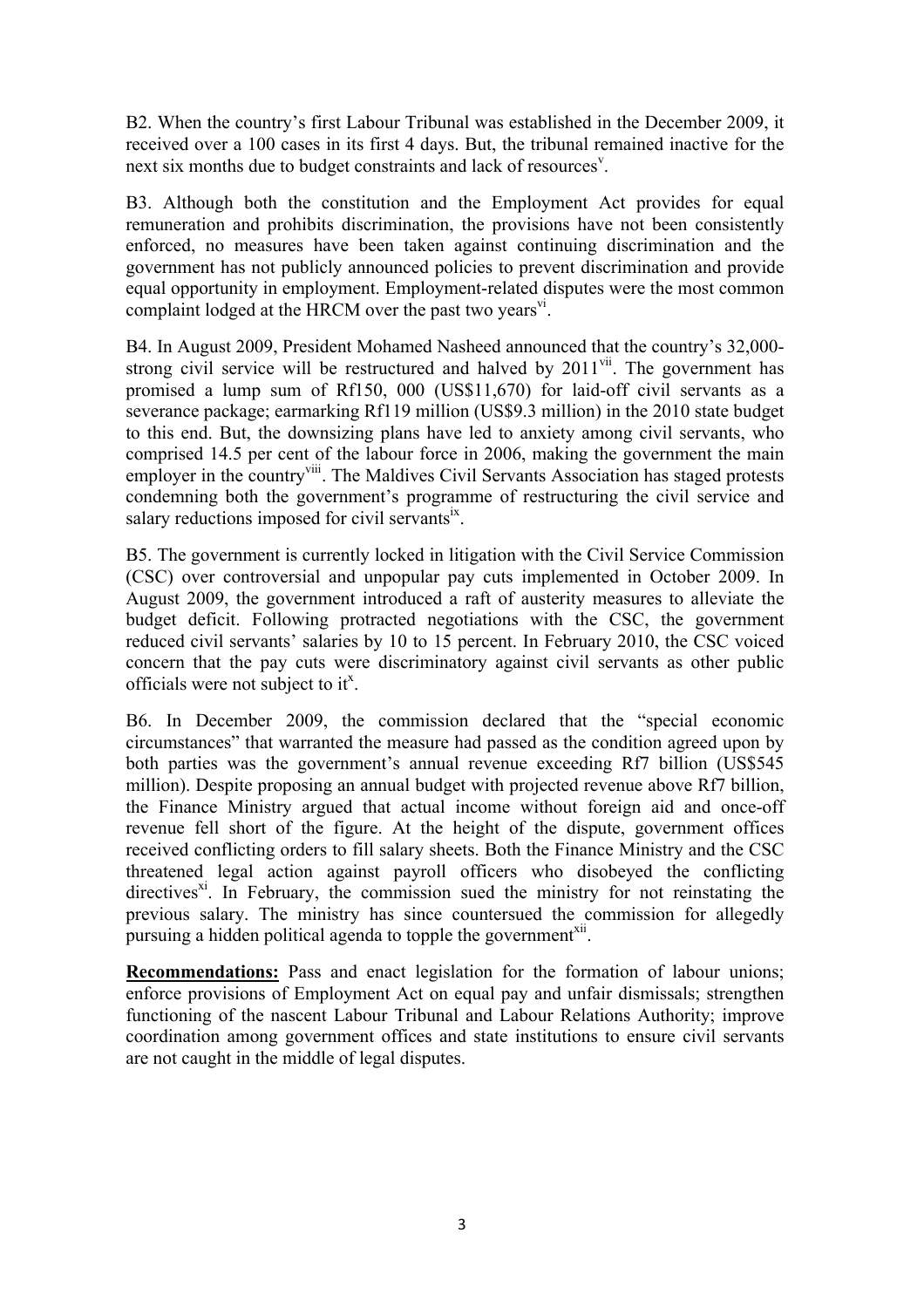# **C. Ill-treatment of migrant workers**

C1. A report in August 2009 by the HRCM identified the plight of migrant workers, who comprise a quarter of the population, as the most pressing employment issue facing the Maldives<sup>xiii</sup>. While a large number of migrants from India and Sri Lanka work as doctors and teachers, a majority of the estimated 80,000 expatriates are unskilled and employed principally in the construction industry. Aside from unsuitable living conditions and cramped quarters, labourers bear the brunt of institutionalized and widespread racism. A study in 2005 showed that 61 percent of youth felt it was unimportant to learn about other cultures, while 50.7 percent of respondents said it was unacceptable for people of other cultures to live in their neighbourhoods. In August 2007, a Bangladeshi man shackled in iron chains by his employer in a house in Male' was the second expatriate found chained that month<sup>xiv</sup>.

C2. The absence of a monitoring mechanism and the failure to offer legal protection under the Employment Act leaves migrant workers vulnerable to exploitation. While in most cases their accommodation lacks proper ventilation or supply of fresh water and adequate sanitary facilities, migrant workers who face non-payment of wages have little or no access to justice<sup>xy</sup>. In October 2009, close to 300 Filipino construction workers in Gaaf Dhaal Atoll alleged they had not been paid for five months. A delegation of the workers met the HRCM and complained of the lack of access to drinking water and sufficient food, forcing the workers to resort to catching fish and seafood<sup> $xyi$ </sup>.

C4. As identity and travel documents are often confiscated upon arrival, many expatriate workers are unable to quit their jobs before paying the large sums paid as commissions to receive employment, creating debt bondage or forced-labour type situations<sup>xvii</sup> and a growing problem of illegal immigrants. Of the 2,700 expatriates deported in 2009, over 2,200 were illegal workers from Bangladesh, while 34 women were deported for prostitution<sup>xviii</sup>. In November 2009, the health ministry revealed that a group of women were being trafficked between Sri Lanka and the Maldives for prostitution $\frac{xx}{x}$ .

**Recommendations:** Sign and ratify the International Convention on the Protection of the Rights of Migrant Workers and Members of Their Families; promulgate laws to enforce stricter punishments for violations and hold employers and employment agencies accountable; criminalise forced labour in the penal code**;** establish a minimum wage; Formulate and communicate a national policy on migrant workers; regulate the role of employment agencies; allow for registration of workers on islands other than Male'; ensure regular inspection of work sites and accommodation; establish minimum standards of housing through legislation; establish separate bureau for migrant workers to handle complaints and issue quotas and permits.

## **D. Rights of vulnerable groups**

D1. **Rights of persons with disabilities (PWDs)**. While the constitution prohibits discrimination based on mental and physical disabilities and stipulates special privileges for and protection of disadvantaged groups $x^x$ , the Maldives lacks a comprehensive social security system, including social workers and facilities to ensure mobility and access to public services for PWDs. Although a study by the former gender ministry in 2003 showed that approximately 3.4 percent of the population constituted persons with disabilities, the methodology of the survey was criticized as likely to under-represent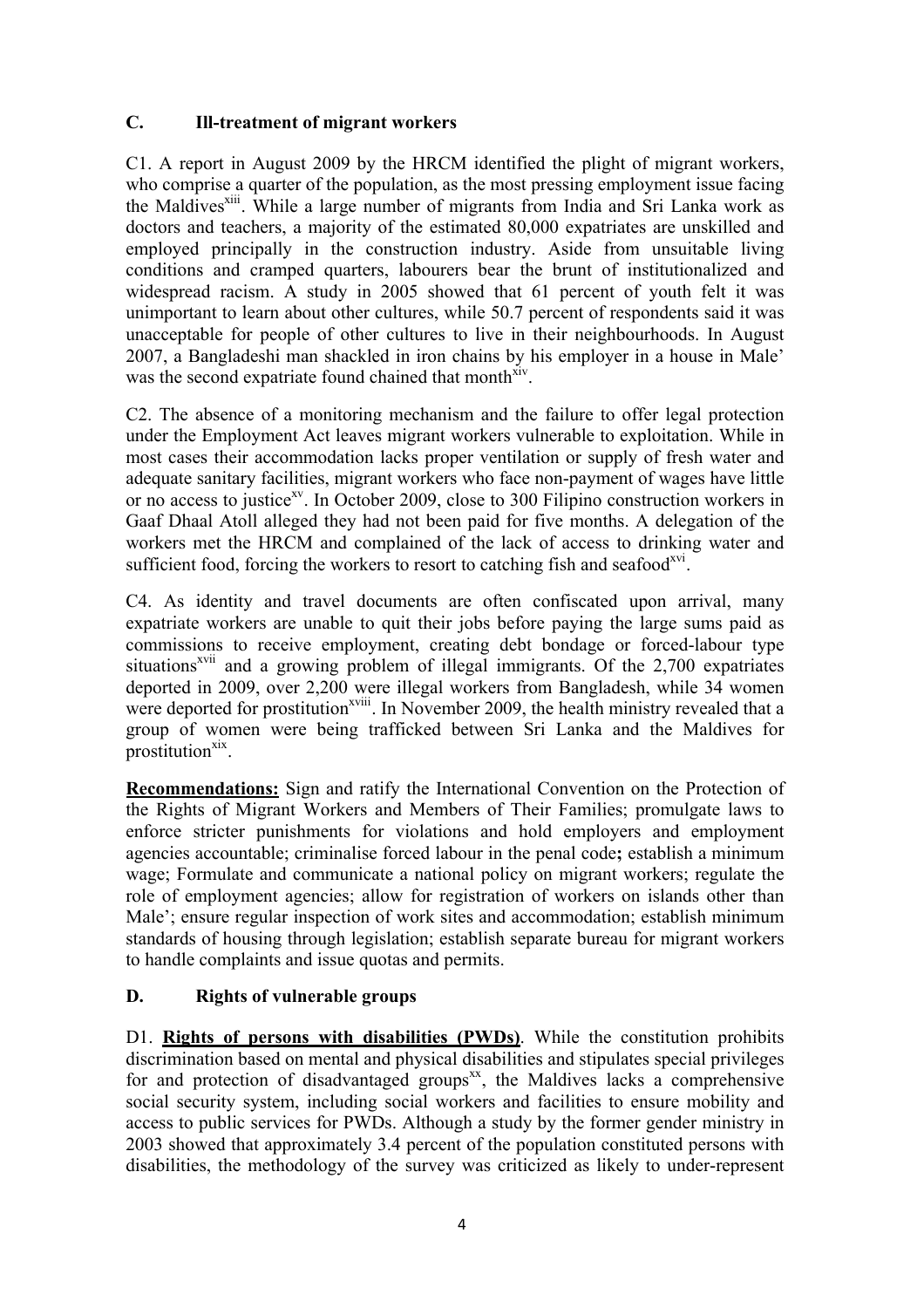the actual number of PWDs. The Maldives acceded to the Convention on the Rights of Persons with Disabilities (CPRD) in October 2008. The new government submitted a Disabilities Bill to parliament last year based on the CRPD, which was passed by parliament in December 2009.

D3. However, following an appeal by NGOs, the government decided not to ratify the bill as it was believed to be in conflict with provisions of CRPD. The final legislation was criticized for lack of health rehabilitation and following a medical model instead of being inclusive or rights-based. Moreover, if ratified the legislation would have allowed preventive detention.

D4. **Drug abuse.** High rates of youth unemployment compounds the problem of drug trafficking and abuse, which has reached endemic proportions in the past few years. The number of reported drug abuse cases climbed from 302 in 1999 to  $2.618$  in  $2008^{xxi}$ . An HRCM report in August 2009 revealed that significantly low participation of youth in the labour market contributed to the 14.4 percent national unemployment rate<sup>xxii</sup>. Of the 1,417 cases taken to trial in 2008, 406 or one-third were drug-related<sup>xxiii</sup>. Moreover, drug addicts comprise 80 percent of the prison population, compounding the problem of criminalization of young offenders. The lack of proper rehabilitation and aftercare services coupled with social stigma leaves most addicts without access to treatment or employment for reintegration into society - existing facilities could only treat 200 addicts a year.

D5. In March 2009, five drug addicts died of either overdose or suicide. Four out of the five had received treatment at the main rehabilitation centre operated by the government. Apart from the five fatalities, a 33-year-old died of benzodiazepine overdose in Maafushi prison. Police revealed at the time that an examination of confiscated drugs showed that heroin sold on the streets was laced with the psychoactive drug<sup>xxiv</sup>.

**Recommendations:** Expedite passage of disabilities legislation to ensure accessibility for people with special needs to public and private services and establish facilities at public places such as parks and ferries; institute mechanisms for increasing corporate social responsibility; provide affordable rehabilitation and aftercare services for recovering drug addicts; actively curb drug trafficking, utilizing full powers of customs authorities to check private vessels.

## **E. Child rights**

E1. Although the number of reported child abuse cases doubled<sup>xxv</sup> in 2009 to  $1,129$ from the previous year, only seven cases reached court last year. In the past four years, the highest number of child abuse cases prosecuted was 11 in 2008<sup>xxvi</sup>. Despite being a signatory to the Convention on the Rights of the Child (CRC), the Maldives has a deplorable record on child sexual abuse. While a survey by the former gender ministry found that one in six women reported sexual abuse when they were under 15 years of age<sup>xxvii</sup>, if figures from both sexes are taken into account, the Maldives could have the highest rates of child sexual abuse in South Asia.

E2. The gender ministry study further found that child sexual abuse of girls was most often "a repeated form of abuse rather than a once-off occurrence". In most cases,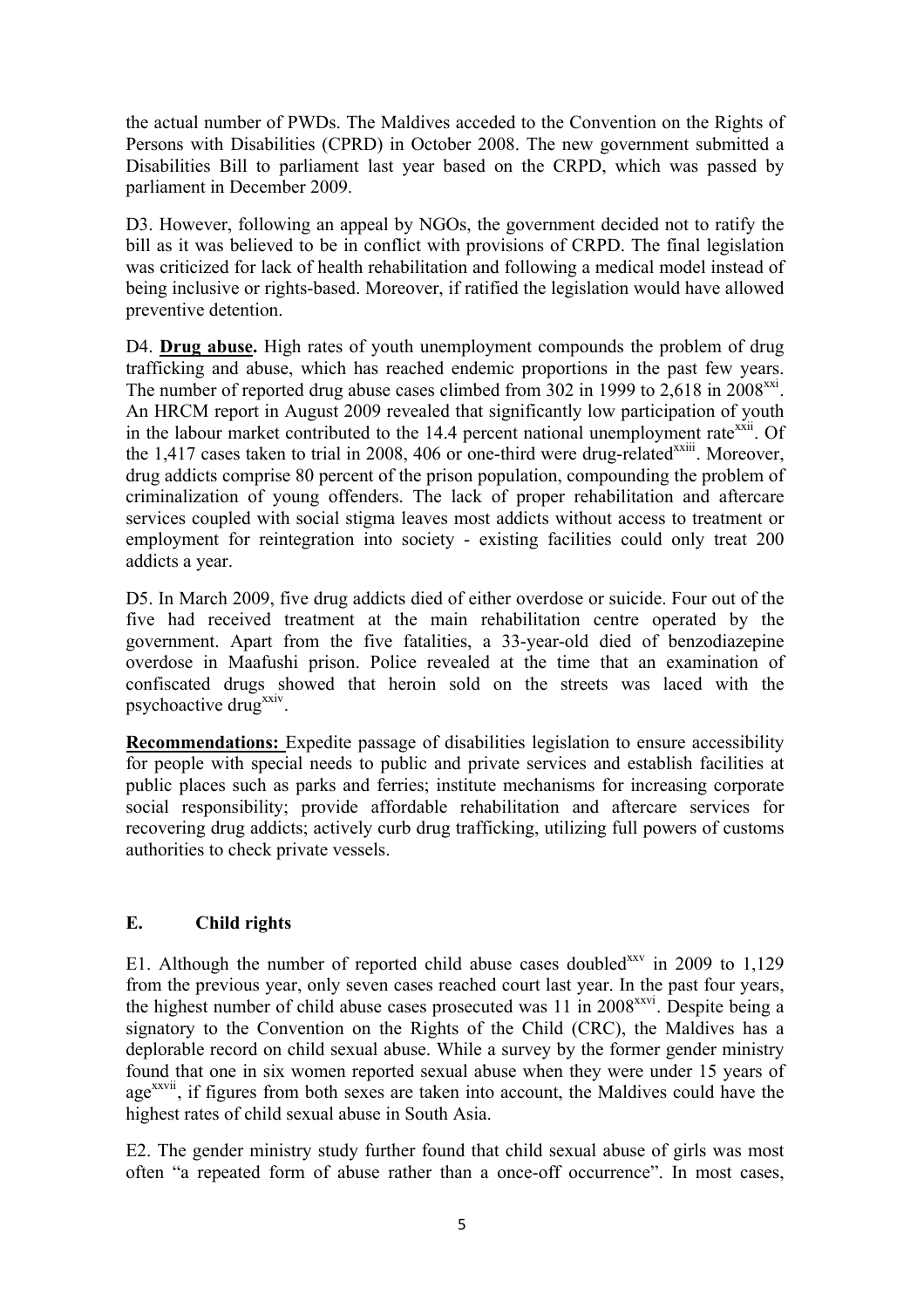perpetrators are treated with leniency or released. In August 2008, the family of a 14 year-old rape victim on Holhudhoo complained that the six teenage suspects who were released were harassing and threatening the girl and her family<sup>xxviii</sup>. In May 2007, the Imam of Goidhoo island, accused of molesting five students at his Quran recitation class, was released while he was under investigation<sup>xxix</sup>.

E3. In November 2009, parliament passed a bill on special procedures for child sex offenders with harsher penalties and longer jail terms. The law proposed jail terms without the possibility of parole or early release, and suspended the right to silence and release from detention while investigation is ongoing. However, under article 14 of the Act, if a person is legally married to a minor under Islamic Shariah, none of the offences specified in the legislation would be considered a crime. In a case prosecuted before the law came into effect, a 37-year-old man convicted of sexually abusing 35 under-aged boys was sentenced to six years imprisonment in November  $2009^{xxx}$ .

E4. In October 2009, the HRCM warned that unchecked religious extremism in the country was creating unprecedented social problems and flagged cases of under-aged marriage and parents refusing to vaccinate their children or send girls to school<sup>xxxi</sup>. Moreover, in December 2009, the Attorney General claimed that female genital mutilation was being practiced in Addu Atoll, warning that religious scholars were issuing *fatwa's* promoting female circumcision "in the name of Islam"<sup>xxxxii</sup>.

E5. As Islamic Shariah does not include a system of adoption and the constitution stipulates that all Maldivians should be Muslim, the Maldives holds reservations to articles 14 and 21 of the CRC. A report issued by the HRCM in January 2009 noted that the state's children's home in the commuter island of Villigili lacked specialized staff to deal with medical emergencies and most employees had not received training in child psychology<sup>xxxiii</sup>.

**Recommendations:** Pass and enact legislation for state protection of neglected children; establish proper social services system; sensitise influential groups, such as island leaders, imams and women's committees, to child rights; review and reform the state protection mechanism for orphans, juveniles and delinquents; consider mechanism for fostering of children under *Kafalah* of Islamic law; Outlaw under-age marriages; improve counselling at schools.

## **F. Women's rights**

F1. Although the Maldives was once a matriarchal society, women in contemporary times face institutionalized discrimination and marginalization in opportunities for higher education and employment. Despite making up 40 percent of government employees, women have a significantly lower participation in public life and the private sector, where they are unlikely to hold leadership positions. Of the 77 members of parliament, only five are women, while there are only four female judges on the bench. In 2007, unemployment among women aged 15 to 24 was 40 percent<sup>xxxiv</sup>.

F2. The Maldives holds a reservation to article 16 of CEDAW as provisions of Islamic Shariah govern all marital and family relations. In the absence of legislation on women's rights, sexual harassment and domestic violence, other obligations under CEDAW remain unimplemented. Consequently, violence against women goes largely unchecked. A study conducted by the former gender ministry in December 2008 showed that one in three women aged between 15 and 49 reported some form of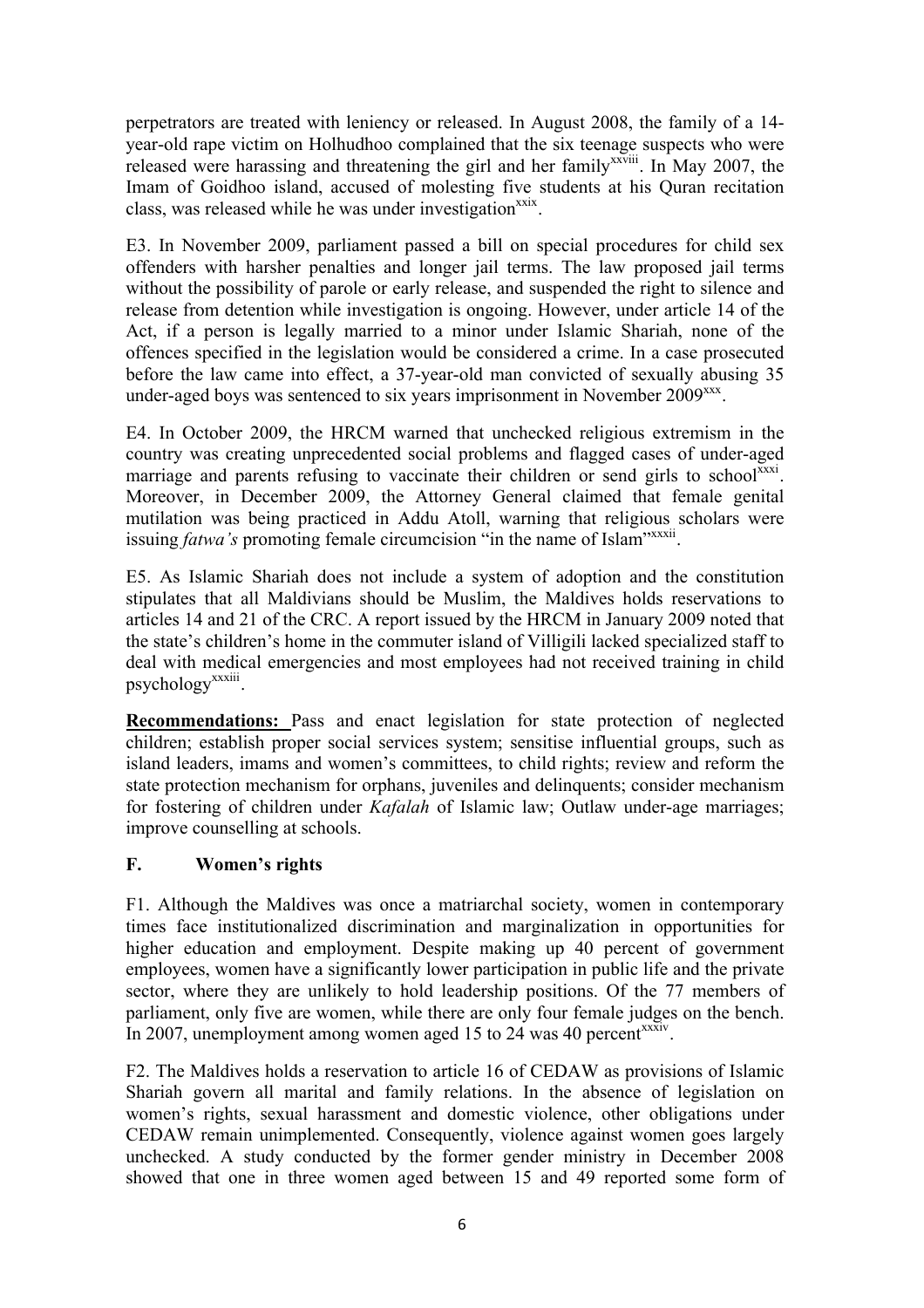physical or sexual violence at least once in their lives, while one in five suffered physical or sexual violence at the hands of their partner.

F3. In most cases of reported physical or sexual violence against women, the perpetrators escape justice. In July 2007, four men accused of raping a 12-year-old girl after breaking into her bedroom with an axe were acquitted. The judge ruled that the girl had reached puberty and was a willing partner as she had not screamed or struggled<sup>xxxv</sup>. While there have been no criminal prosecutions for rapes in the past four years, 37 cases of forced sexual assault were filed at the criminal court in 2009; the number of sexual assault cases prosecuted in 2006 was six<sup>xxxvi</sup>.

**Recommendations:** Establish mechanism for protecting abused women and those vulnerable to abuse; pursue a policy of affirmative action for women and consider quotas for elected representatives; sensitise influential groups to women's rights; conduct programs for economic empowerment of women and raise awareness of women's rights; ensure legal redress for gender-based violence; protect reproductive rights and promote access to contraception; conduct an inquiry to determine if female genital mutilation is being practiced; expedite passage of legislation on women's rights, sexual harassment and domestic violence; increase age of consent for marriage from 14 to 16.

## **G. Right to adequate shelter and public services**

G1. With over a 100,000 people, Male' is among the most densely populated cities in the world. A report by the HRCM in 2009 found that 68 percent of families in the capital were living in accommodation that qualified as slums by UN definitions and a quarter of all families live in one room. Participants in the survey from Male' and Villigili spent  $85$  percent of their income on rent and utilities  $x^x$  is Although the provision of affordable housing is a key priority of the new government, action has so far not been taken to tackle skyrocketing rents and implement housing schemes.

G2. In February 2009, the UN Special Rapporteur on Housing warned that the prevalence of drug abuse and crime in the capital as well as other social problems such as violence against women and child abuse was linked to inadequate living space and overcrowding in the capital.

G3. The constitution stipulates that the state shall provide clean water and establish a sewerage system and electricity system on every inhabited island<sup>xxxviii</sup>. In late 2009, seven Public Utility Companies created by the government began taking over community powerhouses, which were established by islanders through local fundraising, donations and government assistance. In several cases, the powerhouses were taken over without consultation and in contravention to the rulings of island courts. In the wake of litigation over compensation in several islands and backlash from communities, the government dissolved the Island and Atoll Development Committees, which had previously provided municipal services<sup>xxxix</sup>. In January 2010, the Ministry of Home Affairs requested the Attorney General to seek a valuation of 98 community powerhouses in order to provide legal compensation.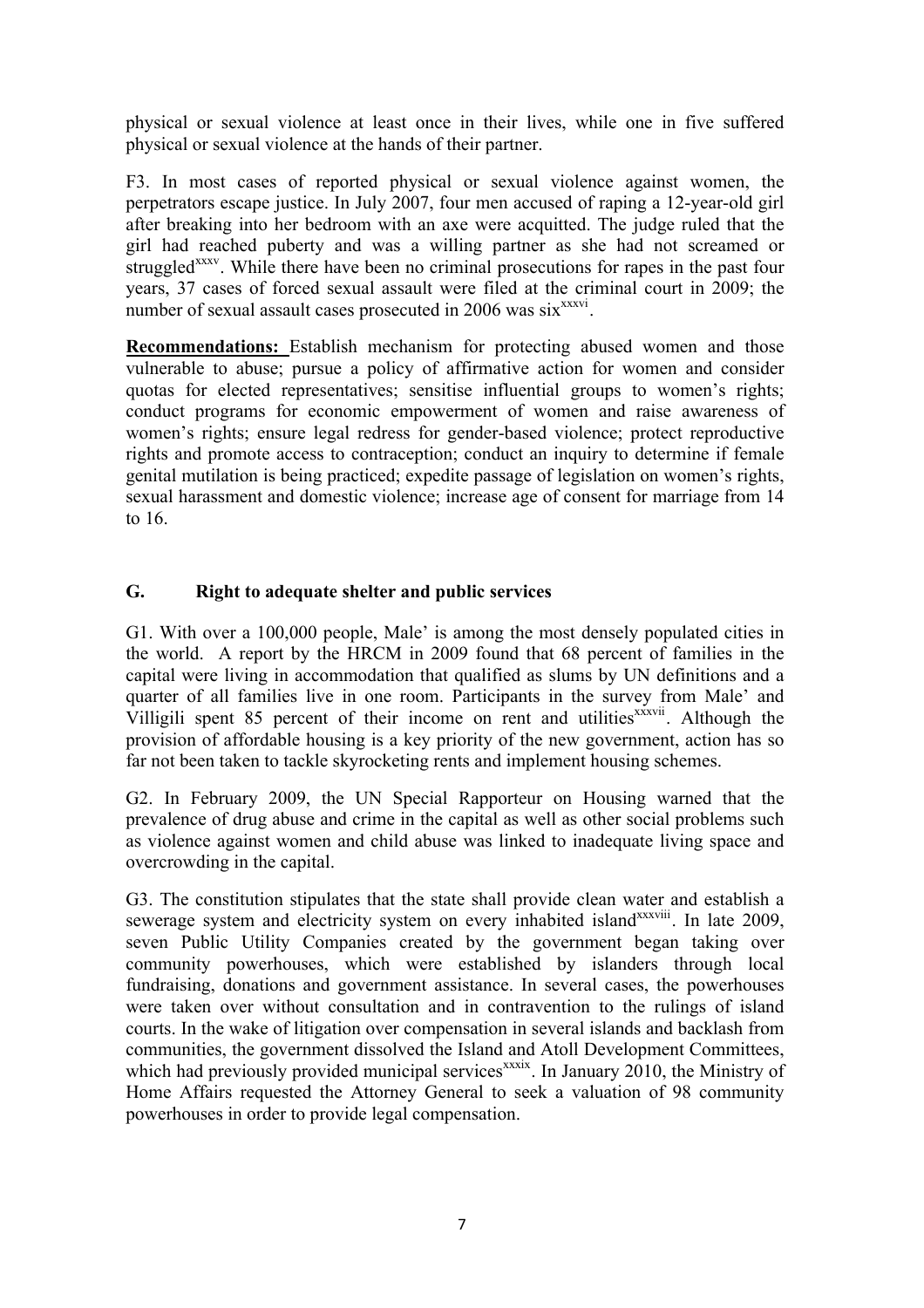**Recommendations:** Introduce affordable housing schemes; pass mortgage and real estate laws; ensure access to clean water, electricity and sanitation in all inhabited islands.

# **H. Torture and rights of detainees**

H1. Although torture in jails no longer appears to be sanctioned by commanding officers, allegations of abuse by individual prison guards and issues raised by the National Preventive Mechanism of the HRCM highlight a continuing concern. The detention system is plagued by lack of both trained staff and an oversight mechanism to address allegations of custodial abuse.

H2. In addition, lack of space and facilities in prisons constitute a major hazard to detainee rights. Maafushi jail, the country's largest prison, has a capacity of 400 persons, but was housing close to 700 inmates in October 2009. Acute overcrowding led to three major riots during the past year $x<sup>1</sup>$ .

H3. Moreover, failure to separate hardened criminals from minor offenders has led to violence among inmates and caused further deterioration of prison safety. Although the Department of Penitentiary and Rehabilitation (DPRS) requested a budget of Rf200 million (US\$15.5 million) for improving communication, surveillance and security, they were granted Rf74 million (US\$5.7 million) for 2010.

H4. While the HRCM continues to strengthen the functioning of the National Preventive Mechanism with more resources and staff, it has complained of requiring clearance from the Home Ministry before visiting detention facilities. Additionally, the reach of NPM across the country is limited due to its staff based in the capital.

**Recommendations**: Introduce rehabilitation services to inmates prior to sentencing; cease incarceration of drug addicts; strengthen the role of the parole board; improve capacity of the newly introduced juvenile detention centre; Improve capacity at jails and consider investing in a new jail; ensure transparency of the sentencing process; improve mechanism for investigating complaints of custodial abuses; strengthen functioning of the NPM.

# **I. Rule of law and administration of justice**

I1. The routine failure to secure convictions and enforce sentences for drug dealers and murder suspects has led to serious erosion of public confidence in the judiciary. In May 2009, President Mohamed Nasheed revealed that the government had identified the "top six drug lords" in the country. In July 2009, police arrested one of the six suspected drug barons with over Rf5 million (US\$389,100) in his possession. However, in a widely criticised verdict in February 2010, the criminal court acquitted the accused due to lack of evidence $x<sup>l</sup>$ .

I2. In March 2009, the fatal stabbing of an 18-year-old in the capital was the sixth gangrelated murder since December 2007<sup>xlii</sup>. However, none of the suspects involved in the killings have so far been convicted. Failure to provide protection to witnesses and loopholes in the evidence laws have been cited as the main reasons for failure to secure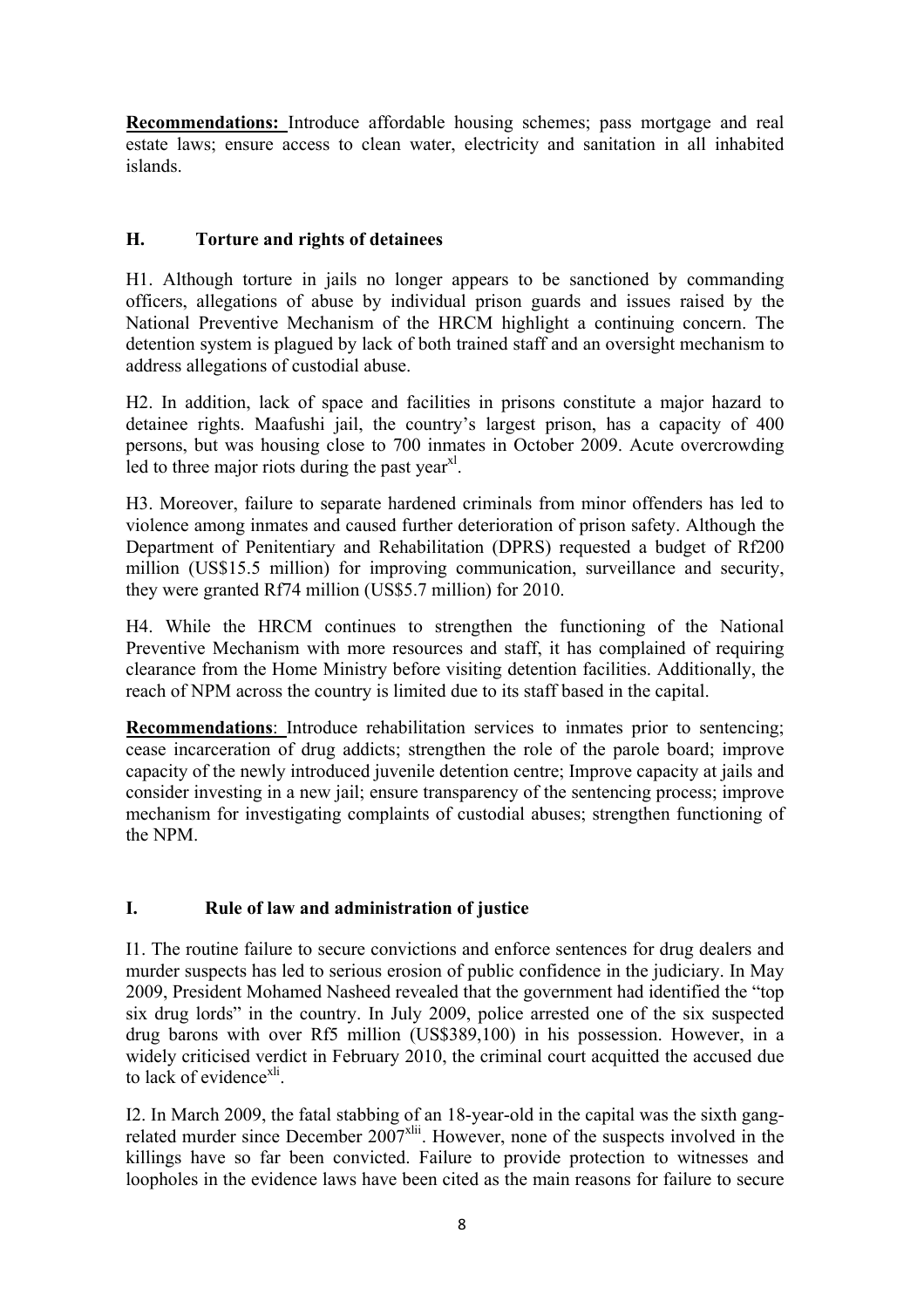convictions. As a result, witnesses from both the police and public are unwilling to come forward, while in some cases police witnesses have retracted statements.

I3. In March 2010, the HRCM asserted that the public was living in a state of fear and terror due to escalating crime in the capital, exacerbated by failure to enforce sentences<sup>xliii</sup>. In March 2009 that over 500 convicts were loose in society due to failure to enforce sentences, while only a small percentage of the 2,764 cases forwarded to the Prosecutor General's (PG) Office in the previous year resulted in convictions.

 I4. Judicial reform rests on the passage of crucial legislation currently before parliament. Among other challenges facing the judiciary include capacity problems together with a lack of qualified legal professionals in the system - compounded by senior judges who either do not possess the requisite training or show an unwillingness to use it. While there is no minimum educational standard for judges, inadequate infrastructure and space for courtroom makes trials inaccessible to either the media or the public and compromises the transparency of proceedings. Moreover, access to justice is impeded by a lack of access to lawyers and the absence of outposts for independent commissions outside the capital. Islanders forced to travel to Male' face high transport costs, while ongoing cases require that they stay for long periods.

I5. Failure to sensitize judges to human rights is believed to be responsible for the low conviction rate and lenient sentences for child abuse cases. In the case of the 12-yearold girl who was gang raped, the four male suspects cleared of the crime were later sentenced to two years of banishment following a High Court appeal and public outcry. Moreover, a lack of creativity in working around the limitations of the existing and outdated penal code and rigidity in sentencing contributes to the low conviction rate.

**Recommendations:** Form an inquiry commission to identify and resolve problems in securing convictions for serious and organized crimes; expedite passage of legislation necessary for judicial reform; sensitise judges to human rights; re-appoint judges, including justices of the Supreme Court, as stipulated in article 285 of the constitution.

## **J. Public participation and governance**

J1. As the geographic dispersion of the 194 inhabited islands of the Maldives had made the provision of public services increasingly difficult and impractical, the revised constitution stipulates decentralized administration. One-third of the country's population lives in the capital Male' and the population of the other 193 islands range from 100 people to 12,000. In the recent past, the island and atoll offices established by the previous government, assisted by quasi-government bodies known as atoll and island development committees, have stagnated due to a lack of authority and control over resources.

J2. The committees had existed for over 20 years under the former Atolls Ministry, largely as advisory bodies that occasionally assisted with project implementation, with its members elected for two year terms. While the committees were not recognized as legal entities under the previous centralised system of administration, public participation in planning was generally weak and ineffective as communities had little control over allocation of resources for local development.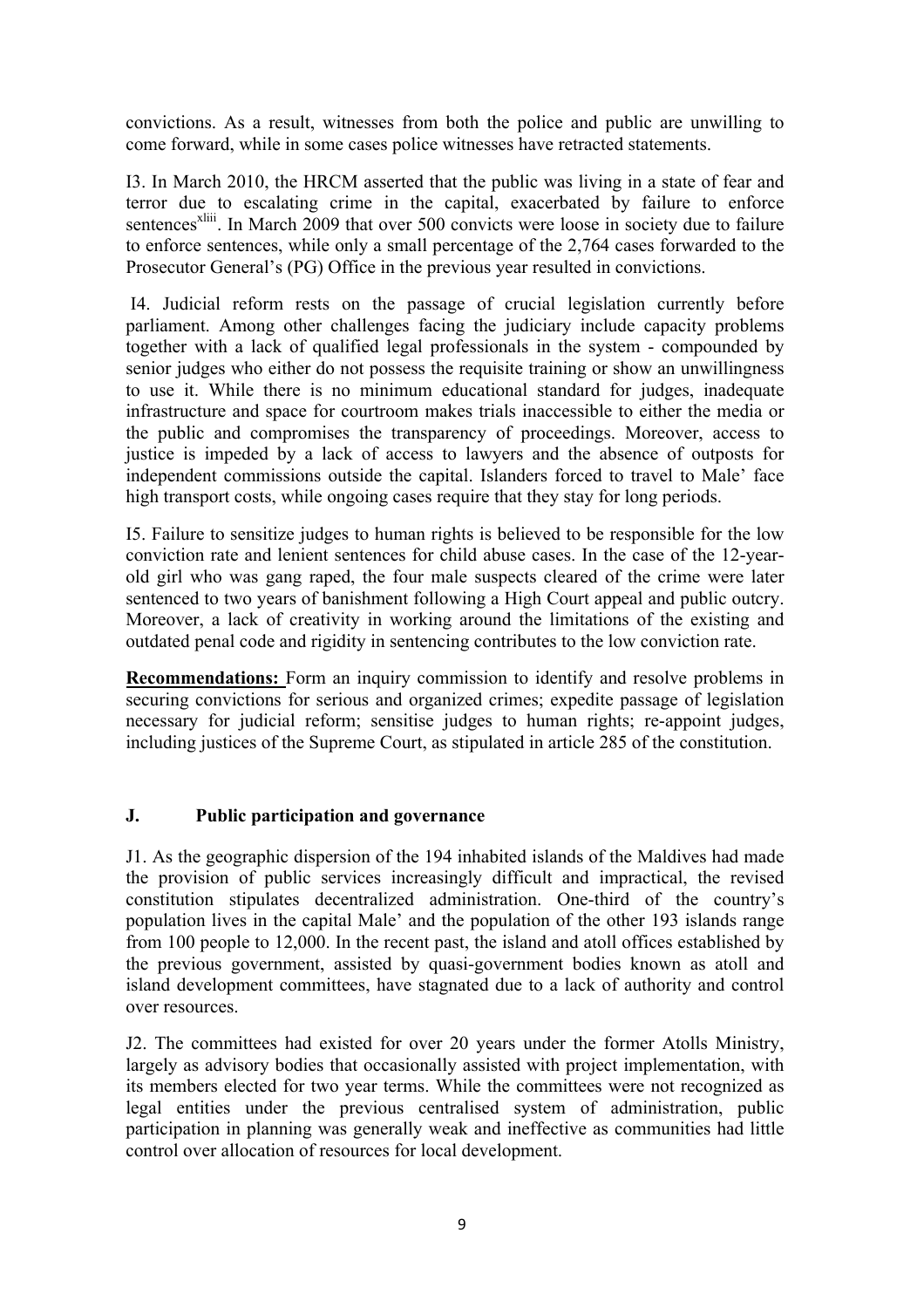J3. In 2009, the new government proposed legislation to devolve decision-making powers to elected local councils. However, parliament remains deadlocked following an intractable dispute over the government's policy of dividing the traditional 21 administrative areas into seven provinces for service de-concentration. The opposition insists that the creation of seven provincial councils instead of 21 atoll councils would be unconstitutional. Following the failure of the two main parties to reach a compromise amidst seven consecutive forced cancellations of sittings and protests outside parliament, the bill was withdrawn in December  $2009<sup>xliv</sup>$ .

**Recommendations:** Pass bills on decentralised administration and local elections; pass and enact legislation on press freedom and access to information; institute a transparent, fair and open process for NGOs to apply for and attain funding from government; adopt a framework through which all registered and functioning NGOs receive annual core funding; remove from the Associations Act the clause that mandates government approval before contacting foreign donors; introduce civic education and human rights in school curriculum; ensure the ACC and Attorney General work with the UN and civil society to complete the United Nations Convention Against Corruption (UNCAC) Self-Assessment Checklist (which replaces the Gap Analysis); Ratify the UNCAC.

# **K. Freedom of expression and religious extremism**

K1. Although article 27 of the Maldives constitution guarantees freedom of expression, it simultaneously restricts it by stating that "everyone has the right to freedom of thought and the freedom to communicate opinions and expression in a manner that is not contrary to any tenet of Islam." Moreover, under article 9(d) a non-Muslim cannot become a citizen of the Maldives.

K2. As of March 2009, the new government had blocked eight local websites and one international website perceived as un-Islamic by extremist elements within the Islamic Ministry<sup>xlv</sup>. The websites were blocked on the instruction of the Islamic Ministry, controlled by the religious conservative Adhaalath party of the ruling coalition. In November 2009, parliament unanimously accepted on to the parliament floor a bill to outlaw places of worship for non-Muslims<sup>xlvi</sup>.

K3. In February 2010, Vice-President Dr Mohamed Waheed told an Indian newspaper that Maldivian youth were being recruited by militant groups in Pakistan and Afghanistan to wage violent jihad. Further, the Indian media has reported that the extremist group Lashkar-e-Taiba had "nearly 1,000 operatives active in the Maldives", according to Indian intelligence bureau sources. The Maldivian government estimates that there are between 200 to 300 unregistered Maldivian students in Pakistan<sup>xlvii</sup>.

**Recommendations:** Expedite passage of counter-terrorism bill; foster and encourage public dialogue on controversial religious issues.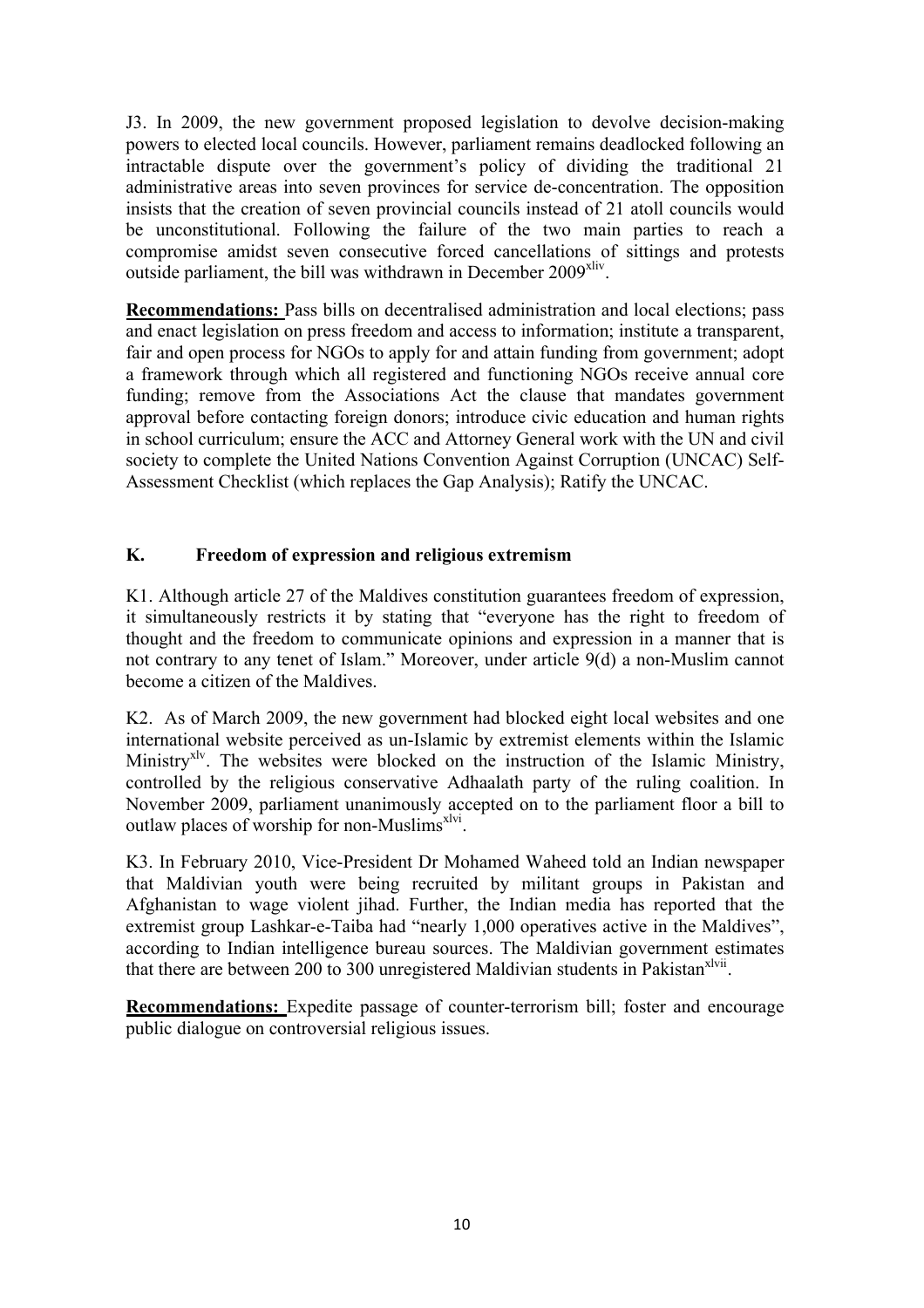#### **References**

http://www.employmenttribunal.gov.mv/index\_en.html

v<sup>i</sup> http://minivannews.org/news\_detail.php?id=7100,

!!!!!!!!!!!!!!!!!!!!!!!!!!!!!!!!!!!!!!!!!!!!!!!!!!!!!!!

ix http://minivannews.org/news\_detail.php?id=7625

<sup>xvi</sup> http://minivannews.org/news\_detail.php?id=7379<br><sup>xvii</sup> http://minivannews.com/society/2009/12/30/forced-labour-and-discrimination-rife-in-the-

maldives-claims-report/<br><sup>xviii</sup> http://www.haveeru.com.mv/english/details/29098/Over\_2,700\_expatriates\_deported\_<br><sup>xix</sup>http://www.haveeru.com.mv/english/details/28706/Health\_Ministry:\_Probability\_of\_expatriate\_pr ostitutes in Maldives being infected with HIV very high

 $\frac{1}{x}$  Article 17 of the constitutional chapter on fundamental rights and freedoms states that "everyone is entitled to the rights and freedoms included in this chapter without discrimination of any kind, including race, national origin, colour, sex, age, mental or physical disability" and "special assistance or protection to disadvantaged individuals or groups, or to groups requiring special assistance, as provided in law shall not be deemed to be discrimination".

<sup>xxi</sup> Page 72: http://www.health.gov.mv/Publications/The\_Maldives\_Health\_Statistics2009\_FINAL.pdf<br><sup>xxii</sup> http://hrcm.org.mv/publications/otherreports/TheEmploymentSituationintheMaldivesEng.pdf<br><sup>xxiii</sup> http://judiciary.gov.

 $\overline{I}$  The bills currently before parliament include legislation on taxation, broadcasting, gang-related crimes, anti-social behavior, tenancies and rent agreements, an evidence law, a judges' bill, a judicature bill, a bill on the rights of persons with disabilities and amendments to the Employment Act.

<sup>&</sup>quot; In 2009, the ACC forwarded seven cases to the Prosecutor General's Office. A total of 779 corruption complaints were reported to the former anti-corruption board between 1991 and 2007. While 16 per cent of cases led to criminal prosecution, convictions were secured for 73 percent of cases. http://www.acc.gov.mv/acc/statistics.tepx?hold=33bb8f777db246b8d7684309150c250c

iii Article 285 of the Constitution states "The Judicial Service Commission established pursuant to Article 157 of this Constitution, shall within two years of the commencement of this Constitution determine whether or not the Judges in office at the said time, possess the qualification of Judges specified in Article 149".

iv<sup>n</sup> http://minivannews.org/news\_detail.php?id=5593

 $\degree$  Of the 137 valid claims filed last year, the tribunal completed 54 cases and resolved 19, while 64 cases are currently ongoing; 64 per cent of the claims dealt with termination.

http://www.haveeru.com.mv/english/details/29332/People\_are\_terrified,\_warns\_HRCM<br>vii http://minivannews.org/news\_detail.php?id=7108<br>viiiFigures from the 2006 census.

http://planning.gov.mv/en/images/stories/publications/analysiscd/index.html#

http://www.haveeru.com.mv/english/details/29091/Commission\_raise\_concern\_for\_discriminating\_ civil\_servants

 $x<sup>i</sup>$ http://minivannews.com/politics/2010/01/21/permanent-secretaries-sandwiched-between-cscand-finance-ministry/<br><sup>xii</sup>http://www.haveeru.com.mv/english/details/29182/Government\_accuses\_CSC\_of\_trying\_to\_overt

hrow\_the\_government

xiii http://hrcm.org.mv/publications/otherreports/TheEmploymentSituationintheMaldivesEng.pdf<br>xivhttp://www.haveeru.com.mv/english/details/17881/Another\_shackled\_Bangladeshi\_expatriate\_fo und\_inside\_Male%E2%80%99\_house<br>
<sup>xv</sup> http://minivannews.org/news\_detail.php?id=7125